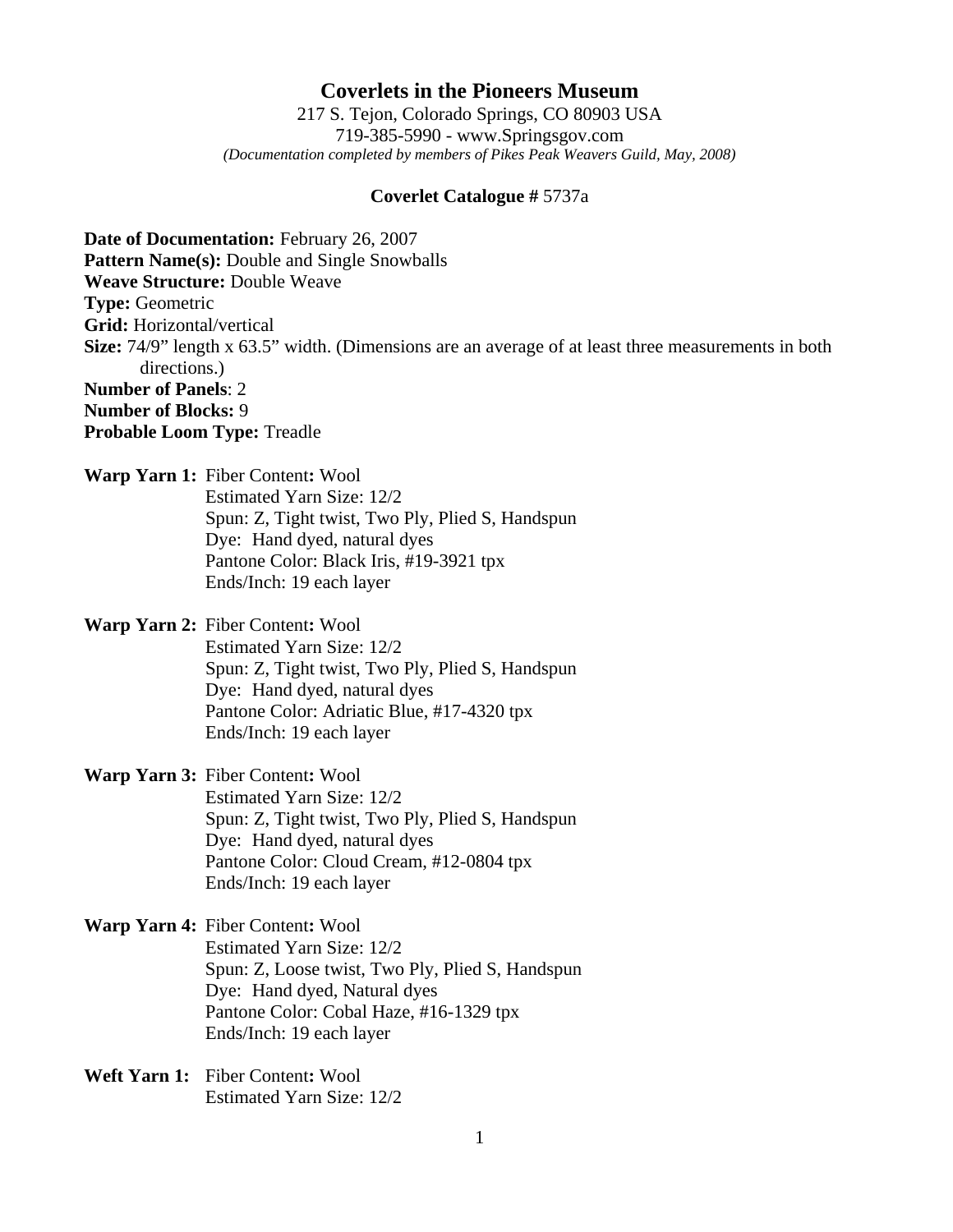Spun: Z, Tight twist, Two Ply, Plied S, Handspun Dye: Hand dyed, natural dyes Pantone Color: Black Iris, #19-3921 tpx Ends/Inch: 19 each layer

**Weft Yarn 2:** Fiber Content**:** Wool Estimated Yarn Size: 2/8 Spun: Z, Tight twist, Two Ply, Plied S, Handspun Dye: Hand dyed, natural dyes Pantone Color: Adriatic Blue, #17-4320 tpx Ends/Inch: 19 each layer

**Weft Yarn 3:** Fiber Content**:** Wool Estimated Yarn Size: 2/8 Spun: Z, Tight twist, Two Ply, Plied S, Handspun Dye: Hand dyed, natural dyes Pantone Color: Cloud Cream, #12-0804 tpx Ends/Inch: 19 each layer

**Weft Yarn 4:** Fiber Content**:** Wool Estimated Yarn Size: 2/8 Spun: Z, Loose twist, Two Ply, Plied S, Handspun Dye: Hand dyed, Natural dyes Pantone Color: Cobal Haze, #16-1329 tpx Ends/Inch: 19 each layer

| Edge:             | Top hemmed, frayed on sides                                     |
|-------------------|-----------------------------------------------------------------|
| <b>Border:</b>    | Sleeve sewn on bottom with rings, integrated with same motif    |
| <b>Weaving:</b>   | Pattern squared: Yes                                            |
|                   | Borders mitered: Yes -- on bottom corners                       |
|                   | Threading errors: No                                            |
|                   | Treadling errors: No                                            |
|                   | Even beat : Yes                                                 |
|                   | Panels match: No, hand sewn                                     |
| <b>Condition:</b> | Shows much wear, poor condition                                 |
|                   | Stains in lower quadrant on front, Stains on upper half on back |

**Date received by museum:** @1938 **Donor:** Gates Wessells Estate

**Museum Note:** (includes history prior to museum ownership and other information in museum files):

"Lt. blue and navy blue, off white, rose, coarse weave"

**Museum History: Storage:** 4-2-5-6

**For further information on the weaver or coverlets with similar motifs or design features see:**